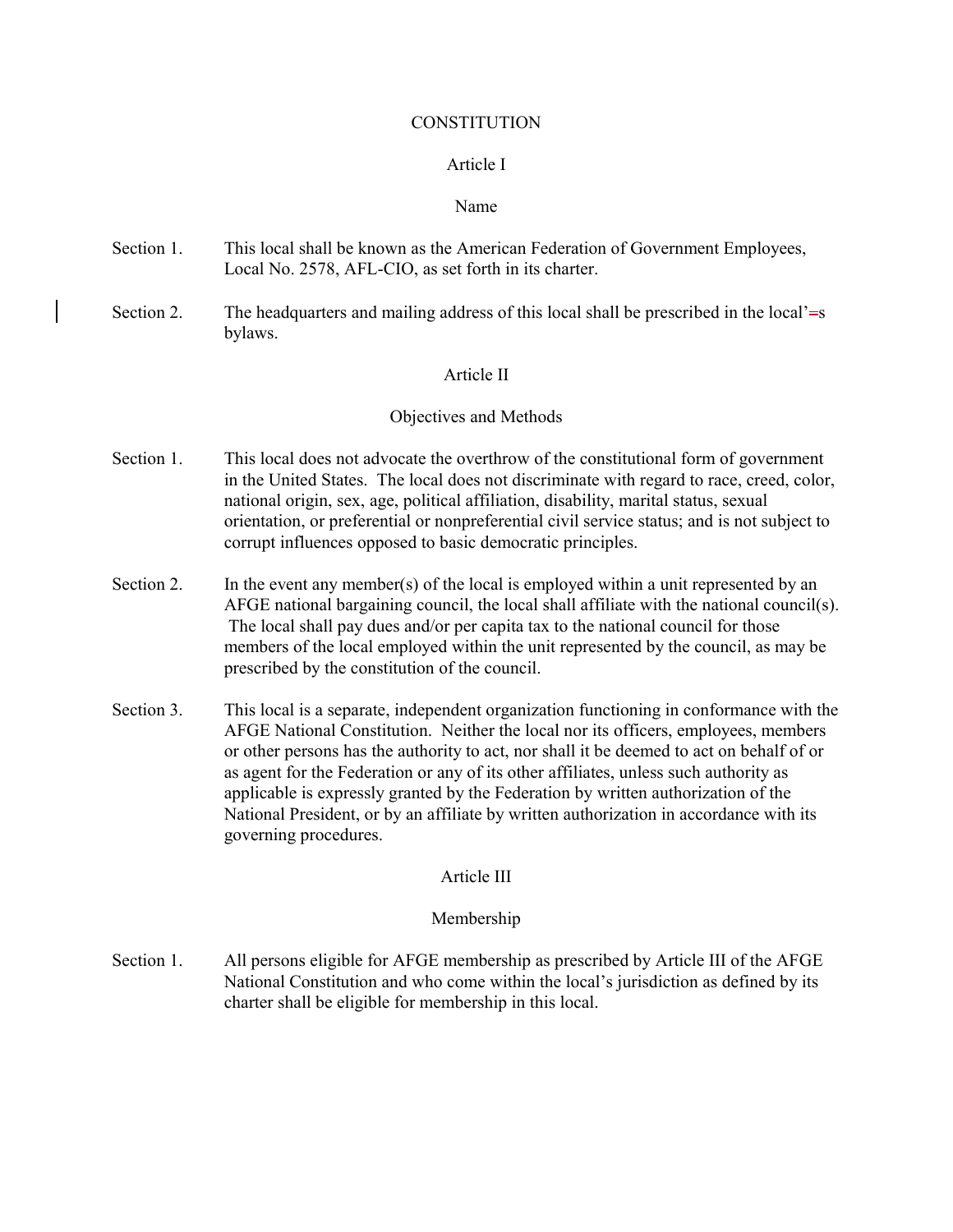# Article IV

#### Dues and Initiation Fees

- Section 1. Dues shall be established and adjusted as may be necessary to ensure that they allow adequate funds for the payment of per capita tax and sufficient funds for the operating expenses of the local. Any change in the dues structure shall be accomplished by: (a) majority vote by secret ballot of the members in good standing at a general or special membership meeting after reasonable notice of the intention to vote upon such question; or (b) by majority vote of the members in good standing voting in a membership referendum conducted by secret ballot.
- Section 2 (a). The local shall establish in its bylaws the amount of its initiation fee and the amount of its membership dues. Dues may be paid by payroll deduction or by advance payment for such intervals as prescribed by the local: quarterly, semiannually or annually. If payroll deduction is available, a local may adopt a bylaw requiring payment of dues by this method. The local may establish a separate dues rate for retired members.
- Section 2 (b). Members may be dropped if dues are not paid by Tuesday of the last full workweek of the month, provided, however, that a reasonable amount of time after notice of delinquency is given.
- Section 2 (c). Local representatives, collectors and shop stewards shall make remittance of all dues and initiation fees collected to the treasurer within ten (10) days and no later than the Tuesday of the last full workweek of the month.

# Article V

### Financial Records and Reporting

- Section 1. All receipts checks and cash disbursements shall be properly recorded and accounted for in the financial records.
- Section 2. The treasurer shall sign and the president shall countersign checks covering proper expenditures for the local. In the absence of either the treasurer or the president, such other officers as prescribed by the local's bylaws may sign in place of the absent officer.
- Section 3. The officers, agents, shop stewards or other representatives or employees of this local who handle funds or property thereof shall be bonded in accordance with law and applicable regulations.
- Section 4. In order for the bond to be effective, the local shall file with the National Secretary-Treasurer a copy of its annual audit in the format prescribed by Article XIX, Section 6(d) of the AFGE National Constitution.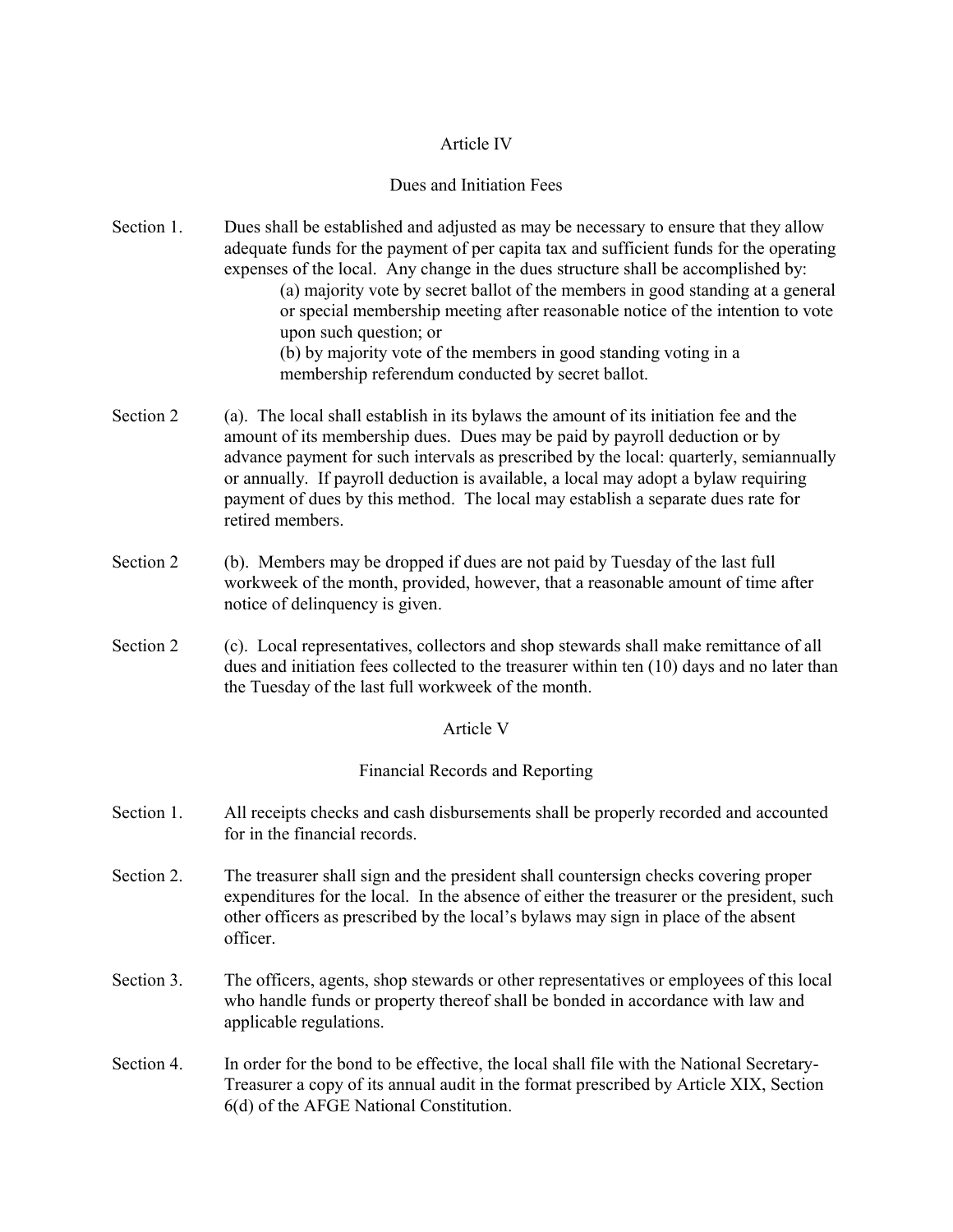Section 5. All books, records, and financial accounts at all times shall be open to the inspection of the national officers or accredited representatives of the National Executive Council and any duly authorized and accredited representative of the local.

# Article VI

# General Officers

- Section 1 (a). The general officers shall be elected by the total membership and shall constitute the Executive Board of this local and shall consist of the president, treasurer and secretary and such others as the local's bylaws may prescribe. The local may adopt a bylaw combining the offices of treasurer and secretary.
- Section 1 (b). The local may establish bylaws, which provide for the election of officers who are elected solely by members of a particular unit or work area and may provide that these officers will serve on the Executive Board.
- Section 2. It shall be the duty and obligation of all local officers and all other official representatives of the local, whether elected or appointed, to support, advance and carry out all provisions of the AFGE National Constitution, the standard local constitution and bylaws, official policies of the Federation and, to the extent not inconsistent with the foregoing, all official policies of the local.
- Section 3. The president shall be the executive officer of this local; he or she shall exercise general supervision over the affairs of the local and see that other officers comply with the responsibilities of their office and constitutional duties; comply with the National and standard local Constitutions; keep the membership apprised of the goals and objectives of the Federation; serve as an ex-officio member of all committees except the Election Committee and the Audit Committee, and investigation or trial committees when he or she is bringing the charges or is directly or indirectly involved in the matter which gave rise to the charges; automatically serve by the virtue of office as a local delegate to district caucuses, council meetings, the National Convention and such other meetings participated in by this local as the local may be entitled; preside at all local meetings; and sign all documents pertaining to the office. If the president is unable to perform his or her regular duties, either because of sickness, leave, TDY or for some other legitimate reason, he or she shall delegate the responsibilities of that office to the officer designated in the local's bylaws as provided for in Section 4 of this article.
- Section 4. The local shall prescribe in its bylaws that the treasurer or secretary (or such other officer as the local may establish) shall assist the president in performing the duties of that office. If the president is absent from a local meeting, the officer so designated will preside. In the absence of the president and the officer so designated to assist him or her, the members from among those in attendance will choose a chair.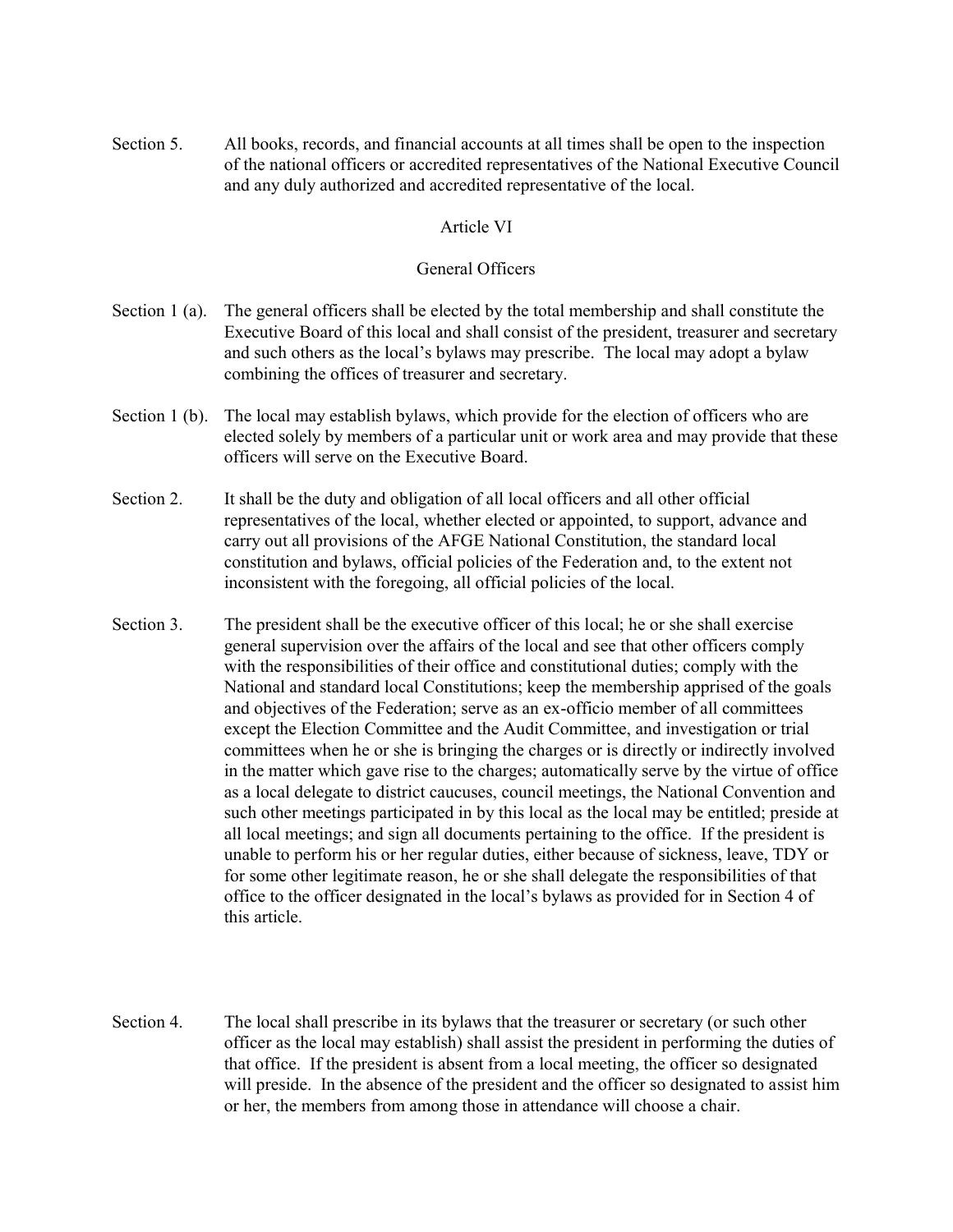- Section 5. The duties of the treasurer shall be to maintain a bookkeeping system as prescribed by the National Secretary-Treasurer; make a financial report at each regular meeting; keep an up-to-date roll of the members; receive all monies and/or dues paid into the local and receipt thereof; keep records of all transactions; deposit money into the bank to the credit of the local; make regular monthly reports to the National Secretary-Treasurer, which include furnishing names and addresses of all new members or members who have severed their affiliations with the local and furnishing notification of changes in members' addresses; forward initiation fees and per capita tax to the National Headquarters in accordance with the requirements of the AFGE National Constitution (for regular locals per capita tax is payable before the end of each month, and all monies owed the Federation must be forwarded to the National-Secretary Treasurer not later than the 20th day of the following month. For insured locals per capita tax is payable in advance to the National Secretary-Treasurer before the first day of each month; and perform additional duties and responsibilities as outlined in AFGE Financial Officers Manual. The local shall provide disbursements for payment of current bills (other than initiation fees, per capita tax and approved budgeted expenditures).
- Section 6. The duties of the secretary shall be to keep a complete record of the minutes of all meetings; maintain all election related documents (including copies of those pertaining to nominations, notices of meetings and the minutes of any meetings, all of which must be sealed and preserved for one year after the election); keep up-to-date the official copy of the bylaws of the local; conduct correspondence when directed by the president; and send out notices of meetings when required.
- Section 7. No officer or agent of the local shall engage in any business or financial activities with or on behalf of this local which conflict with his or her fiduciary obligation to the local.

### Article VII

### Election Procedures

- Section 1. The local's elections shall be conducted in accordance with the AFGE National Constitution and Appendix A thereof. Officers shall be elected for such terms as prescribed by the local's bylaws. No term shall exceed three (3) years.
- Section 2 (a). In accordance with Appendix A, Part I, Section 1.E of the AFGE National Constitution, the sole qualifications for candidacy to local office are that a member must:

--be a member in good standing;

--be a member for one year of an AFGE local, immediately preceeding the closing of the nomination process. This requirement does not apply to newly created locals;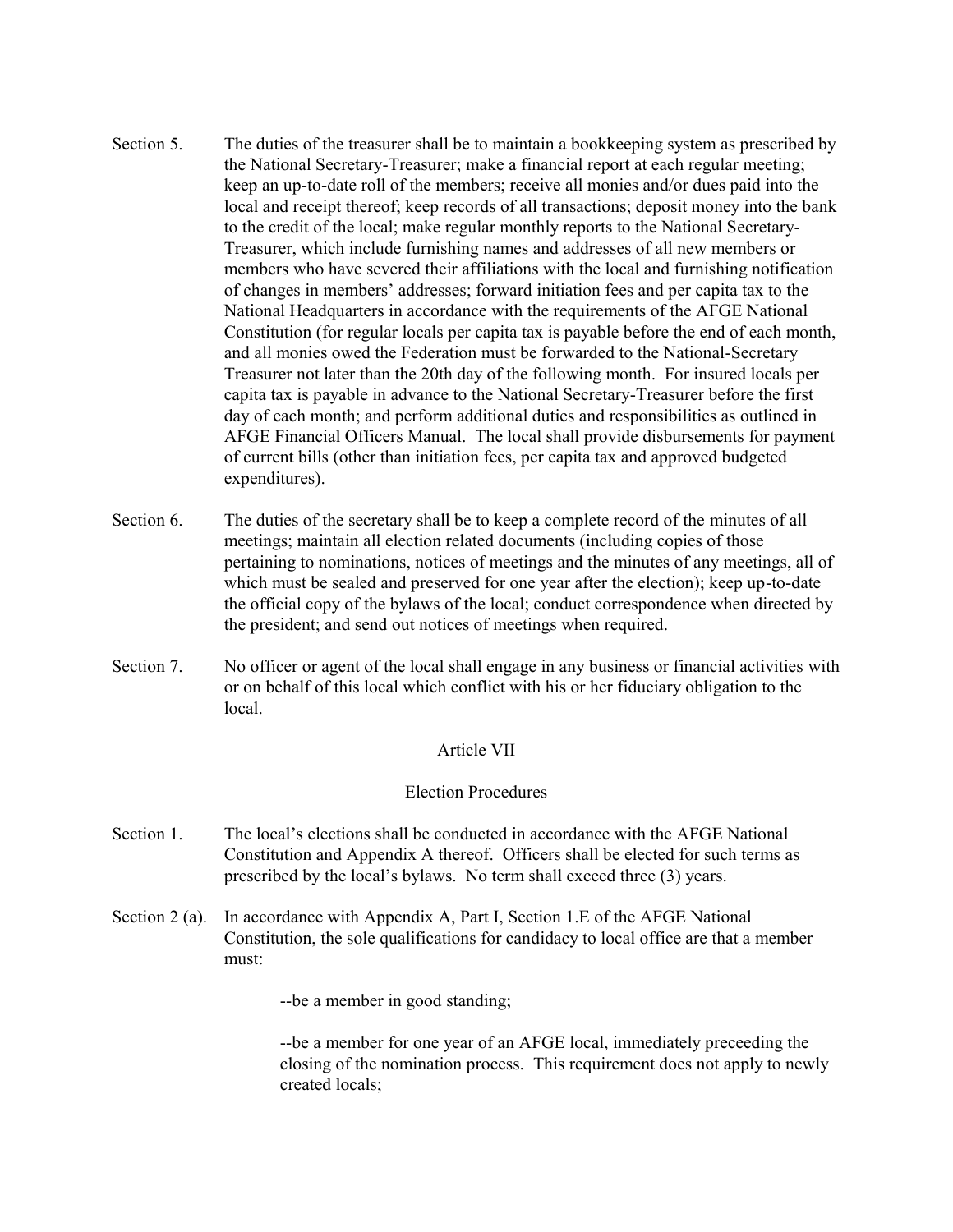--not be a member in any labor organization not affiliated with the AFL-CIO.

- Section 2 (b). No person who is identified with corrupt influences or who is affiliated with totalitarian movements may serve as an officer of the local.
- Section 3. The local shall prescribe in its bylaws the manner by which its elections will be conducted: manual ballot or mail ballot.
- Section 4. In the case of a vacancy in the office of president, such officer as may be prescribed by the local's bylaws shall fill the office of the unexpired term. Vacancies in any other office unless otherwise prescribed by the local's bylaws shall be filled for the unexpired term by appointment by the Executive Board.

# Article VIII

### Executive Board and Committees

- Section 1. The Executive Board shall meet at the call of the president or upon 2/3 vote of the Executive Board
- Section 2. It shall be the duty of the Executive Board to devise and initiate such actions as may be necessary in the interim between the local's meetings, but such actions shall not be inconsistent with the objectives of the Federation and shall be subject to local approval.
- Section 3. The Executive Board shall prepare an annual budget subject to the membership's approval, which shall ensure at a minimum that the local's revenues are sufficient to meet its financial obligations.
- Section 4. Standing and special committees may be established in the manner prescribed by a local's bylaws.

### Article IX

### Delegates

- Section 1. Delegates, alternate delegates and proxy delegates to the National Convention, district caucus and council meetings must be elected by name and in accordance with applicable provisions of the AFGE National Constitution.
- Section 2. The local's president if elected to that office shall serve as a delegate to the National Convention, district caucus, council meetings and such other meetings at which the local is entitled to representation. If the local is entitled to additional delegates as prescribed in by Article VI of the AFGE National Constitution, the additional delegates shall be elected by an election called for that purpose, unless the local's bylaws prescribe that the local's other officers shall serve as delegates by virtue of their office.